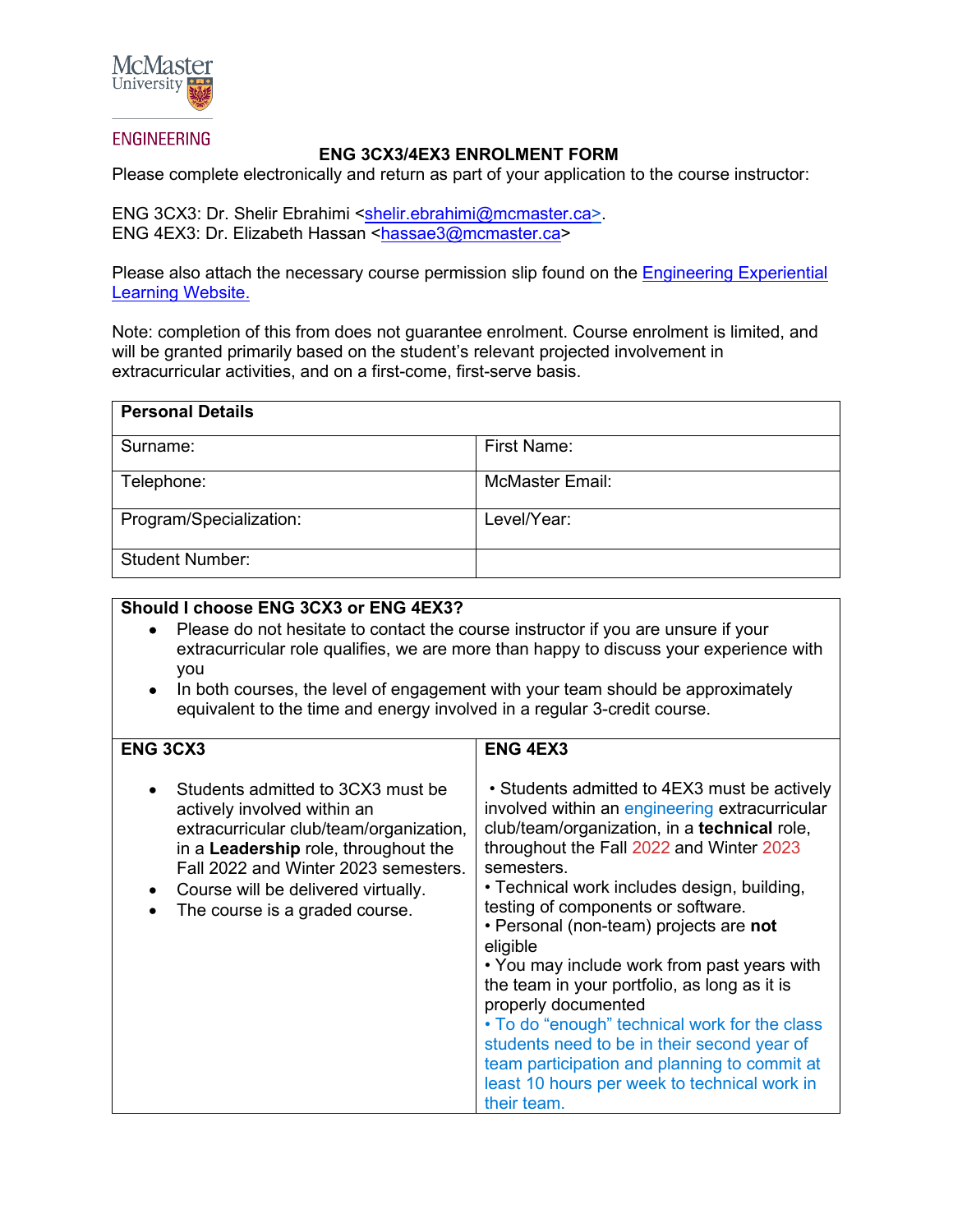

**ENGINEERING** 

|                                 | • A majority of the lecture time will be used for<br>consultation and coaching<br>• Conflicts with the lecture time are fine.<br>Alternate time for consultation outside of<br>scheduled lecture time will be available.<br>• This is a graded course |
|---------------------------------|-------------------------------------------------------------------------------------------------------------------------------------------------------------------------------------------------------------------------------------------------------|
| Name of Organization/Club/Team: |                                                                                                                                                                                                                                                       |

*When did you first join this Organization/Club/Team?:*

| Brief description of the role, and period of involvement:                                                                           |
|-------------------------------------------------------------------------------------------------------------------------------------|
| Reference From Organization<br>(Note, this will only be used to confirm the information provided above)<br>Name:<br>Role:<br>Email: |
| Phone:                                                                                                                              |
| Please describe the details of your extracurricular roles and responsibilities for the upcoming<br>year (Up to 200 words)           |
| Given what you know so far, what do you see as the greatest potential value in a course like<br>ENG 3CX3/4EX3? (Up to 200 words)    |

| How did you hear about this course? | Enter "Yes" for all that apply |
|-------------------------------------|--------------------------------|
| Word of mouth                       |                                |